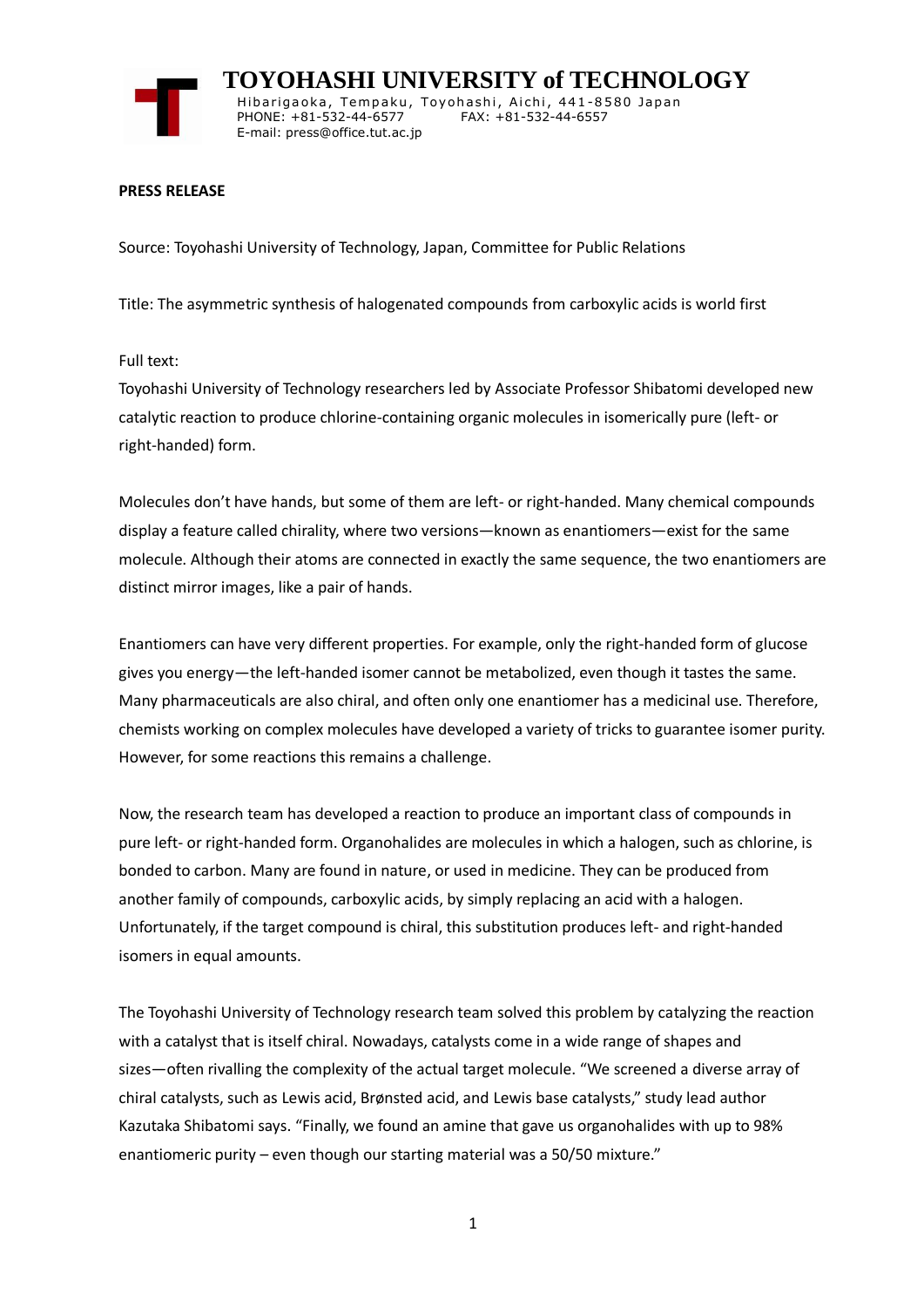## **TOYOHASHI UNIVERSITY of TECHNOLOGY**

Hibarigaoka, Tempaku, Toyohashi, Aichi, 441-8580 Japan PHONE: +81-532-44-6577 FAX: +81-532-44-6557 E-mail: press@office.tut.ac.jp

The chlorinated products, known as chloroketones, are building blocks for more important chiral molecules like pharmaceuticals. Because chlorine is only weakly bonded to carbon, it can be easily substituted by another atom to make a new molecule. Using one of the many compounds produced in enantiomeric purity by their new reaction, the research team synthesized Cathinone, a natural stimulant.

"The substitution proceeds in a simple, classic way," Associate Prof. Shibatomi says. "While chlorine leaves the molecule on one side, the incoming group approaches from the opposite side. The product's chirality just depends on the arrangement of these atoms, so if you begin with a pure enantiomer, you retain that purity. This could open up a whole class of compounds that were previously a major challenge to produce as pure enantiomers."

## Funding agency:

This work was supported by a Grant-in-Aid for Scientific Research on Innovative Areas 'Advanced Molecular Transformations by Organocatalysts,' (26105728) and a Grant-in-Aid for Challenging Exploratory Research (16K13993) from MEXT, Japan. Partial support from Daiichi Sankyo Co., Ltd. and Suzuki Memorial Foundation is also acknowledged. K.K. is grateful to the Leading Graduate School Program R03 of MEXT.

## Reference:

The article, "Enantioselective decarboxylative chlorination of β-ketocarboxylic acids", was published in *Nature Communications* at DOI: 10.1038/ncomms15600

Further information Toyohashi University of Technology 1-1 Hibarigaoka, Tempaku, Toyohashi, Aichi Prefecture, 441-8580, JAPAN Inquiries: Committee for Public Relations E-mail: press@office.tut.ac.jp

Toyohashi University of Technology founded in 1976 as a National University of Japan is a research institute in the fields of mechanical engineering, advanced electronics, information sciences, life sciences, and architecture.

Website[: http://www.tut.ac.jp/english/](http://www.tut.ac.jp/english/)